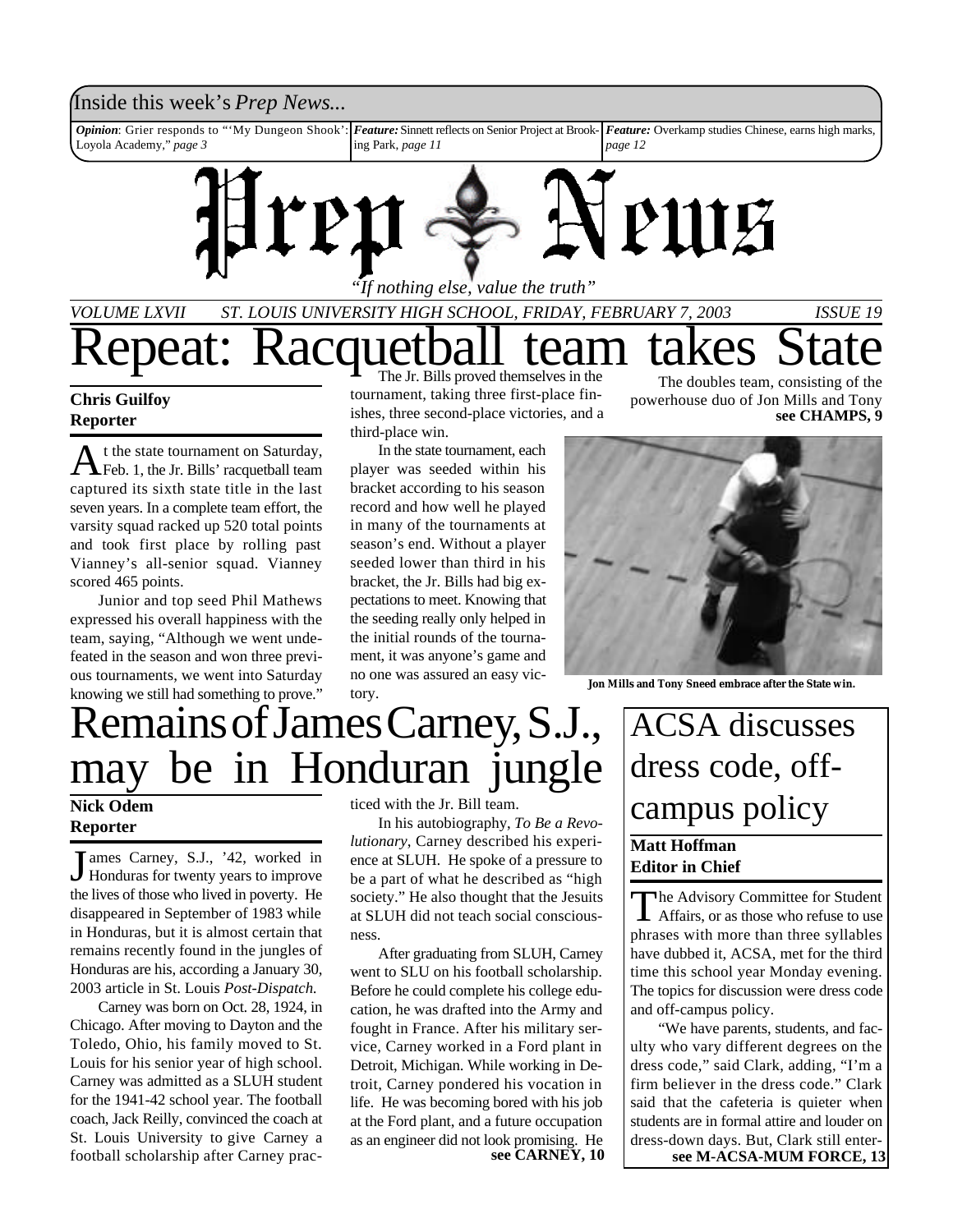# Theology, science summer courses proposed

## **Rico Bertucci Staff**

This summer, more and more students may return to these halls as three new summer courses have been proposed. The theology department has proposed two new summer courses, a sophomore Survey of the New Testament and a junior Faith course, while the science department has proposed a Natural History course. All of these courses will be worth one semester of credit.

"These courses give students an excellent chance to gain a different kind of learning experience," said theology teacher Matt Sciuto.

These classes will also give students a chance for more electives as underclassmen. "We hope that these classes will provide students with more time in the school year for fine arts," said theology department chair Allen Boedeker.

"We want to try and give the students options for flexibility," said Assistant Principal for Academics Mark Michalski.

The Survey of the New Testament is meant to cover exactly the same material that is covered in the first semester of sophomore theology during the school year. The Faith course will also cover much of the material studied in the first semester of junior theology. What will be different about these courses is teachers will have a greater opportunity to assimilate speakers and field trips into the course. It also provides an opportunity for students to concentrate on only one course at a time.

"We also hope at some point to explore coeducational opportunities as well," said Scuito, but he noted that such opportunities are not in the current proposal.

Despite the possibilities, the courses will be of no use if students do not sign up for them. Added cost as well as unwillingness to sacrifice the time it takes to attend may discourage some students from enrolling. With this thought in mind, the theology department recently handed out a survey to freshmen and sophomores to gain some insight into interest in summer

courses.

Sciuto said, "We know that these classes are not for everybody, but the option should be kept available."

The science department is also trying to enter into the summer schedule. Either Steve Kuensting or Dan Shelburne will likely teach the Natural History course proposed by the science department. Natural History is the study of the flora and fauna of a region. It was a prominent course at SLUH in the past, but enrollment has faded in recent years. The course will spend several days of introduction in the school, but quickly the classroom will be moved outdoors.

"If you're going to learn Natural History, you have to be out there," said Kuensting. The course will probably entail both a backpacking trip in Missouri and then a trip to Rocky Mountain National Park. "It would be a very interesting comparison," noted Kuensting.

None of the proposals have yet been ruled on by the administration.

# Buchholz collection on display in library

## **Timo Kim Reporter**

For the last two weeks, an odd assort-<br>ment of objects has occupied the large Tor the last two weeks, an odd assortglass display case opposite the copier in the library. Including items such as a basket made from the skin of an armadillo, several preserved insects from South America, and a Native American peace pipe, this exhibit was composed from the private collection of junior Erik Buchholz to allow other people to see the strange things he has gathered.

 Fascinated by odd and unique trinkets at an early age, Buchholz has been amassing these items since kindergarten, steadily adding to the variety of objects every year. He bought most of his collection through antique malls and fossil exhibitions in various states, including Louisiana and Ohio. When buying, he often had a hard time bargaining for prices because of either the item's rarity or the owner's attachment to it.

Although it may seem rather sizable,

the display represents just a few highlights in Buchholz's collection. Besides the items shown, his collection includes fossils, coins, stamps, and model cars from a range of time periods. He hopes that exposing his classmates

to this sample of his hobby will interest some of them in collecting things they think are distinctive.



**A dead snake in a display case**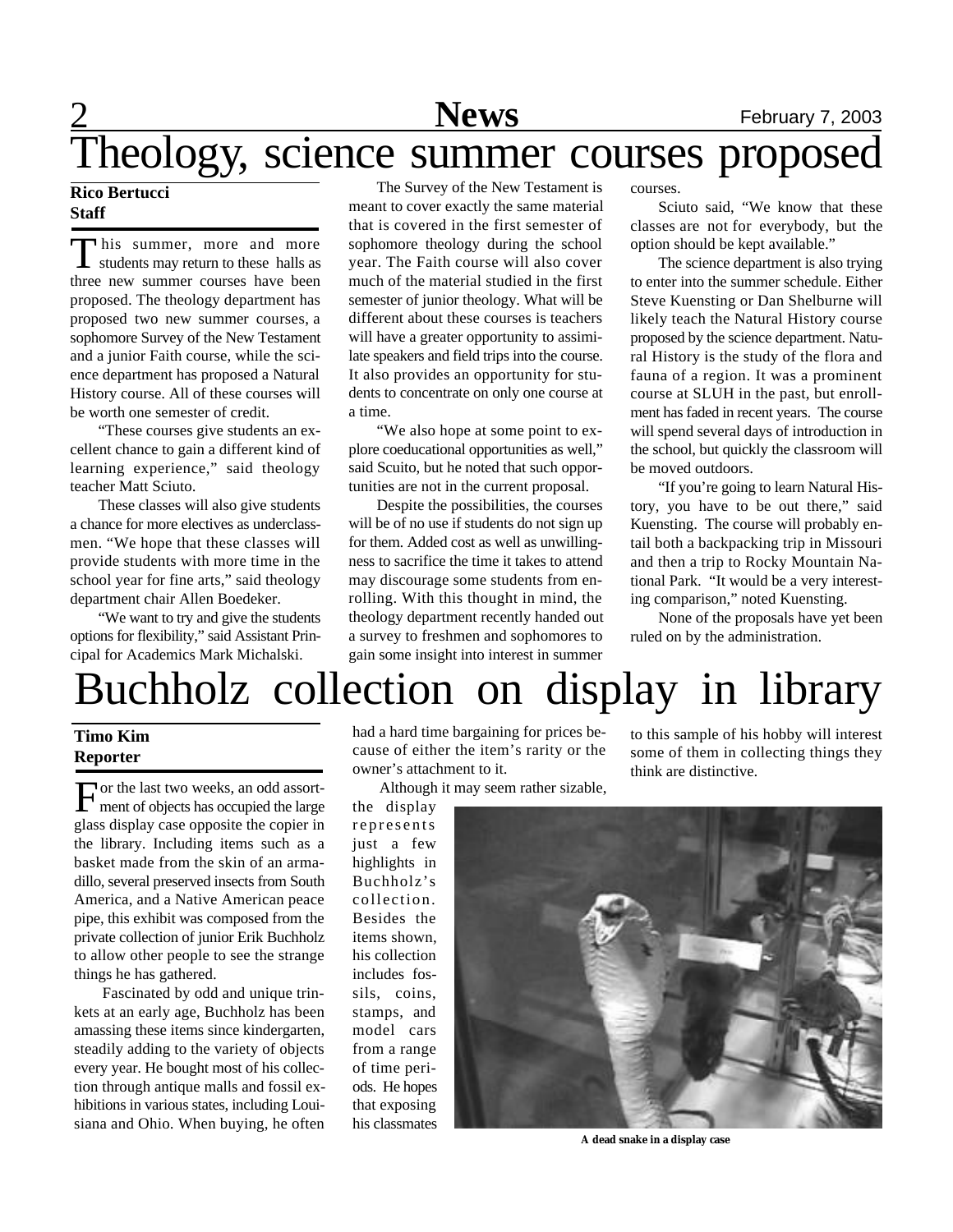# **February 7, 2003 Opinion**

# LETTERS TO THE EDITOR Grier responds to mischaracterization in reflection

### To the Editor:

As the *Prep News* comprises a continuing history of what is said and done at St. Louis U. High, I feel that I must lodge a response to a recent mischaracterization of my philosophy on racial difference. I thank the *Prep News* for the space in which to record this corrective and, I hope, curtail the circulation of an unflattering, untrue depiction of me.

In "My Dungeon Shook: Loyola Academy," the author claims that I suggested that "(he) can't understand some things about (my) experiences *just because* (he's) white and (I'm) black" (italics mine). I was surprised to see this thought attributed to me: the author never interviewed me, has never been a student in my class nor participated in a club or team with which I work, and is not a frequent visitor who engages me in debate. He most recently heard me discussing cultural differences with another student several months ago. The vagaries of his memory (an unreliable witness, alas, in anyone) and the aforementioned unfamiliarity converge to create a picture of me I don't recognize. Justifiably "mad" at what he *thinks* I said, he missed that I discuss cultural differences specifically to *create* and not to prohibit understanding. The resultant paraphrase, though not malicious, is an absolute misstatement of my views. I am not a person who delivers the unfortunate truth that white and black Americans are and will be permanent strangers *just because* of skin color.

During my childhood, a T-shirt popular among black people announced to white passers-by, "It's a Black Thing.You Wouldn't Understand." I never bought it. If this were my belief, I would feel constantly alone at SLUH, adrift on a sea of misunderstanding white students, parents, and colleagues. On the contrary, I have been blessed with wonderful relationships in my official roles as English teacher, Mock Trial moderator, tennis coach, and retreat leader (to say nothing of the unofficial roles of confidant, friend, and advisor). The article would suggest a far different reality. Neither white people who do not know me nor those of my friends who are white should have to suspect that I, with self-satisfaction, keep some part of myself hidden behind a door marked Colored Only Entrance.

I am many things: black, American, male, Catholic, Jesuiteducated, young, artistic, verbal, musical. In trying to communicate with others, I am always in but never limited by these parts of my identity. I delve into and work around, above, across, and through them—as does everyone who tries to converse. Between any two different people, there is no other process of communication than to familiarize as best we can that which is foreign simply because it is not of the self.

I am a student and teacher of English deeply fascinated with language—verbal, musical, physical. These forms of communication exist to overcome difference, to compensate for the fact that humans, though similar, neither perceive the world with the sense organs of one body nor reason with one brain. Our languages exist to coordinate the social body and to create moments of understanding. While unfamiliarity and fear certainly exist among people of different racial and ethnic groups, I would never assert that racial difference impedes communication any more than the fact that our

consciousness and our sense organs are individual—facts that, by themselves, make successful communication both difficult and miraculous.

In a 1979 letter to the *New York Times*, James Baldwin wrote: "A language comes into existence by means of brutal necessity." He posits that, in a hostile environment in which they could be brutalized at will, black people found it an urgent necessity to create a language (by which I mean a way of speaking) to warn of threats in quick and effective codes. They further needed, inside their communities, an other way of speaking to refute law and custom that deemed their utterances inadmissible, untrustworthy, insane. Today, when evaluated by a teacher, considered by an employer, or accosted by police, I need a keen awareness of what my hair, speech, color, and demeanor say to observers of all backgrounds. I need to know, sometimes in an instant, if they perceive me as a threat, a joke, a simpleton, a curiosity, or a friend. The economic and social hierarchy of the U.S. makes it unlikely that a white man's safety, livelihood, or self esteem will depend on understanding the varieties of black people's responses to his appearance and behavior. (In a society where her physical appearance often determines a woman's social and romantic worth, a woman of any color likely develops an awareness of males' perceptions of her, even if she chooses to ignore them.)

The psycho-spiritual consequences of this ignorance, however, are alienation from one's neighbors and oneself. In *The Fire Next Time*, Baldwin wrote: "Whatever whites do not know about Negroes reveals, precisely and inexorably, what they do not know about themselves." On the one hand, he implies that there are misunderstandings between black and white Americans—much as there are when an American finds himself in a nation whose language, religion, and society are vastly (or even just slightly) different from her own. However, the more important implication is that when one assumes he is absolutely different from some other, he blocks himself from knowing himself fully. As a consequence, white people cannot understand black people until they find the black people within themselves—contradictory, pained, exuberant, resilient, bearing all the traits of humanity in the peculiar yet common way each person does.

The statement that we (Americans or humans) are the same is both an outrageous, deliberate falsehood and a subtle truth which, when grasped, can sustain our faith. When we realize that commonality enables a conversation which difference makes interesting and informative, we will then begin to build a language that will help us achieve the American amalgamation—or, perhaps, realize that we are already living in it. Nevertheless, the need for self-knowledge and integrity does not—and this is a sad but apparent fact constitute a "brutal necessity" for most white people. Although these boundaries (along with those of class, gender, and sexuality) have existed for centuries, I do not doubt that two different people *can* come to an understanding. I wonder, however, if, in any way that grows from personal conversion to true social reconstruction, we *will*.

Miles Parks Grier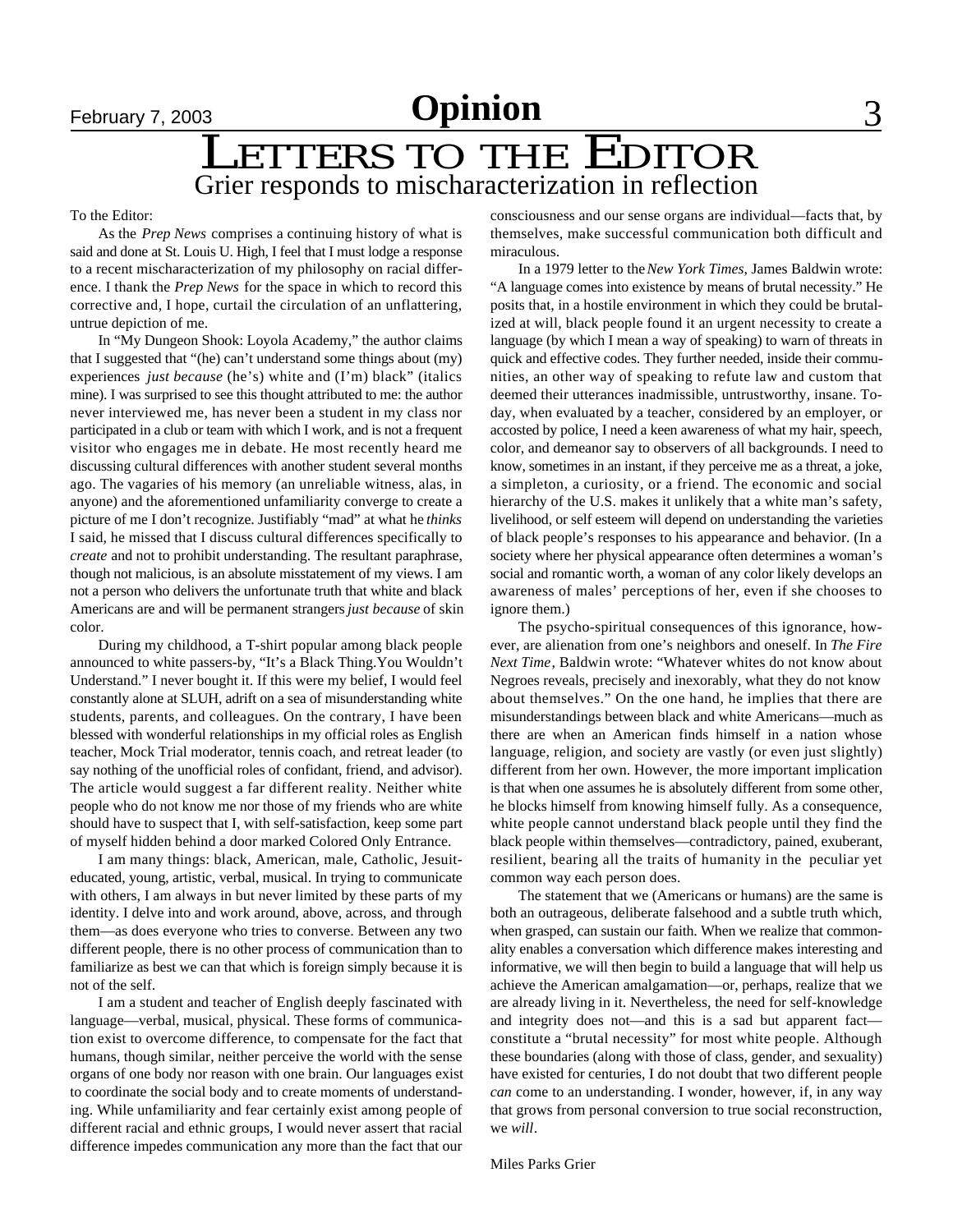# 4 **News** February 7, 2003 School to practice lockdown

## **Tim Huether Reporter**

On Monday, Feb. 10 the school practice a lockdown situation. n Monday, Feb. 10 the school will

At the end of second period and before activity period, an announcement will declare that the lockdown is beginning. All doors in the school will be locked. Students are to remain calm and in their classrooms during the lockdown.

Director of Security Charlie Clark and other administrators will walk through the school and assess problems.

A real-life lockdown would occur if an intruder entered the building or a gas or chemical leak occurred outside of the building. It would only be used if it was determined that students would be safer inside the classrooms than outside.

Clark said it was the first lockdown during his tenure as Director of Security, and, "To my knowledge, it is the first lockdown in the school's history."

"The lockdown was pretty much the idea of the entire school administration." said Clark.

"It's good to practice safety in case of a real emergency," said junior Keith Reilly.

Freshman Andrew Guenther added, "[It's a] good idea, because it's always good to be prepared for bad things that may happen."

# Students attend Nerinx Hall's Peace and Justice Club meeting

## **Patrick Stephens Core Staff**

L ast Thursday night, approximately<br>
90 high school students met at Nerinx ast Thursday night, approximately to discuss the current situation regarding Iraq. Although the meeting, sponsored by Nerinx's Peace and Justice Club, was made up of mostly Nerinx students, students from other schools, including about ten from SLUH, were present. Mike Fagan, coordinator of the anti-terrorism task force in Missouri, spoke, followed by small group and large group discussions.

The night started with a presentation by Fagan, which included personal stories regarding the situation, advice to teens as they form their opinions, and ways for students to better inform themselves. So that his views wouldn't affect the students gathered there, Fagan started off by saying that he would only give advice and facts on the situation and try not to let his opinions on the matter surface.

Fagan stressed to the group to first of all be careful. He said that when people receive information, they should consider the source it comes from and the source's motives behind saying something before accepting it as truth. He cited the anti-war group "Not in Our Names" as a group that doesn't always have the facts right and that teens have to be wary of everything they hear for this reason. Fagan also emphasized that when gathering for meetings or talks, people should be informed of their opponent's opinion so that discussions will be more productive and enlightening. He directed the crowd to various websites and groups to become more informed in their decision-making.

After Fagan gave his advice to the students, the participants broke up into six groups to have small group discussions. Club leaders passed around articles and statistics to spark interest.

The night came to a close with a 45 minute large group discussion. Some major points discussed were media distortion between the events surrounding Sept. 11 and Saddam Hussein, reasons why the Bush administration wants to invade Iraq, alternatives to war, and the U.S. practice of supplying foreign nations with weapons. The general opinion of the teens was against the war.

Although Fagan observed some misinformed statements and some students who had their facts wrong, he enjoyed the meeting. "I was impressed with the pas-

# **LOCKDOWN** PROCEDURE

**\***Upon hearing Emergency Lockdown announcement, all teachers will immediately lock the doors to their classroom and move students away from the window and doors.

**\***Students who are in the **bathroom** at the time of the announcement should remain inside and move away from the doors and windows.

**\***Occupants of the **Pastoral-STUCO-Commons complex** should move into the Pastoral office and lock the doors.

**\***Students in the **Cafeteria** should close the doors, which lock automatically, and move into the interior of the room.

**\***Students or teachers in the **Danis Lobby** should move into the Theater and lock the doors. A teacher should call the main office from the backstage telephone and signal all is secure.

**\***Teachers and students in **the gym** should close and lock the doors and move to the center of the gym. The supervising teacher should radio all is secure. A two-way radio will be kept in the concession area. **\***All teachers and students who are on a **free period** should move to the nearest classroom and remain until the lockdown is completed.

**\***All students and teachers in the **Chapel** should move to the Sacristy area and remain until the Lockdown is completed. **\***Once the classroom doors are locked teachers should allow any free period students into the classroom. Judgement should be used.

sion and depth of thought," he said. Fagan encouraged the students, saying, "I would like them to stay involved, be self-directed in acquiring facts, be analytical about those facts and...make intelligent conclusions."

 SLUH senior Kevin Mills enjoyed the discussion, somberly noting, "My biggest concern is the next generation after this."

Nerinx Hall's Peace and Justice club is planning another open meeting to discuss similar issues on Feb. 27 at 7:30 p.m. All are welcome to attend and share their ideas.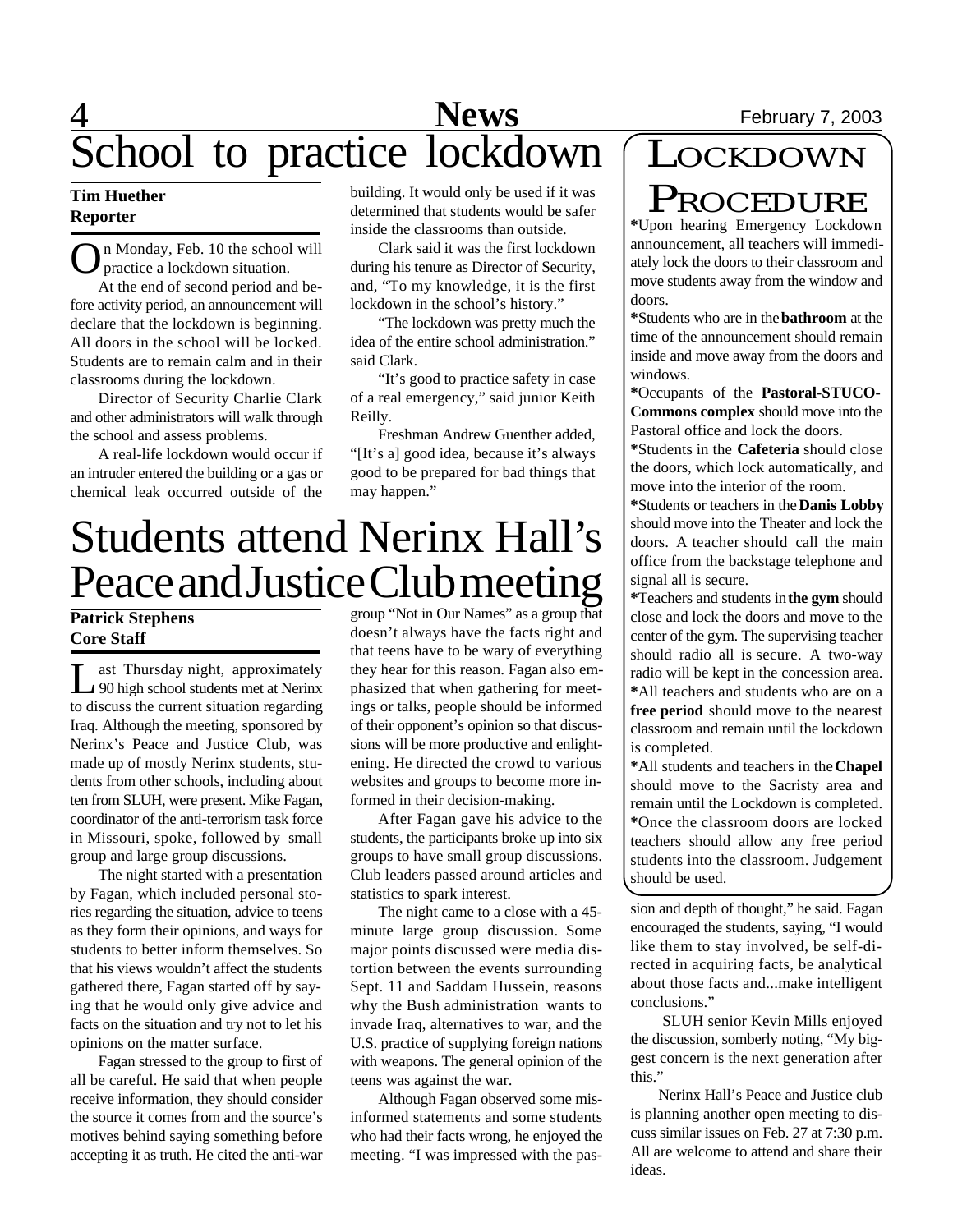## February 7, 2003 **News** 5 **Matt Morris Staff** Ivers said, "I showed the film so that and possibly having vegetarian and vegan Students meet to discuss animal rights

On Jan. 24 and 31, sophomore Patrick<br>Ivers hosted a showing of the People Ivers hosted a showing of the People for the Ethical Treatment of Animals's (PETA) film *Meet Your Meat* in room 218c during activity period. The film showed the way cattle, chickens, and pigs were treated in slaughterhouses.

There was no music or narration in the film, only the sounds of a slaughterhouse. Through this technique, the film focused on the treatment of the animals. The film was broken into three parts: chickens (including egg-laying hens), cattle (including dairy cows), and pigs.

Statistics flashed across the bottom of the screen throughout the film, such as that hens that do not produce an egg when expected to are sometimes starved for 14 days to shock their bodies into producing an egg. The film included scenes of how cattle are castrated, have their horns cut off, and are branded (which often leads to the animal's skin catching on fire)—all without painkillers. In addition, cattle are sometimes skinned and dismembered while still conscious.

The video also showed pigs going insane when confined to pens without any stimulation for their entire lives. Baby pigs are castrated, have their ears mutilated, and have their tails cut off, often without painkillers. It is estimated that 400,000 pigs arrive at slaughterhouses each year unable to walk and that another 100,000 arrive dead. As for chickens, the video showed baby chicks having the tips of their beaks cut off by razors without painkillers.

After the video was over, the group formed a circle and had a discussion. It mainly focused on why people had become vegetarians or vegans (one who does not consume any product that came from an animal). In additon, history teacher Steve Aylward brought up the problems with small farms and large farms, comparing them to the problems with big businesses and small businesses.

Aylward said, "I thought (the discussion) went great."

people at SLUH would become more aware of animal rights." Ivers has been a vegetarian since eighth grade.

In the future, Ivers plans on asking for healthier options in the cafe t e r i a . Healthier food i n c l u d e s vegeterian options because usually they have no animal fat.

Ivers also spoke about

starting an animal rights club. The club would consist of discussions about animal rights, showing other movies, such as *Humans and Animals: Bridging the Gap*,

buffets.

Aylward said, "I could see myself (as the moderator) as long as (the club) is

tempered in its approach."

During the large group discussion, junior Tim Friese thought of an interesting idea: a SLUH ve ge ta ri a n c o o k b o o k . Friese is looking for any veg-

etarian recipes (it does not matter if the recipe is submitted by a vegeterian or not). Friese encouraged all typed re-**Students discuss vegetarianism after Friday's video**

sponses to be turned in to him.

# Speechbills capture 15 ribbons

## **J.R. Strzelec Reporter**

Let Sunday morning, senior J.R.<br>Strzelec won the Kathryn Whitaker ast Sunday morning, senior J.R. Safe Driver award after being the first student to escort the SLUH speech team moderator to a meet without giving her a coronary.

And that was only the first of many awards received by members of the team that day. The third and final regular meet of the 2002-03 CISL (Catholic Interscholastic Speech League) season was hosted by Nerinx Hall, providing students from schools all around the metro area with a forum for demonstrating their speaking and acting prowess.

The SLUH team gave a usual strong showing, earning ribbons in all eight categories. Blue ribbons were in Duet Acting (senior Brian Cunningham/junior Peter Gosik, seniors Brandon Bieber/J.R. Strzelec), Poetry Reading (Bieber), Prose Reading (senior Alan Naylor), and Storytelling (junior Kevin O'Brien). Red

ribbons were in Prose Reading (senior Joe Thomas), Humorous/Serious Interpretation (Gosik and sophomore Marty Wilhelm), Storytelling (freshman Jack Cunningham), Original Oratory (Cunningham and junior John Berosky), Extemporaneous Speaking (junior Bobby Mudd), and Radio Broadcasting (junior James Erler).

Gosik, Bieber, and Cunningham the Elder were all double-entered in the competition, requiring them to move back and forth between their categories. Having more than one entry meant dividing attention between the two pieces, and, Cunningham said, "One of the pieces always ends up with less mental preparation than I would like it to have."

Despite many individual successes, SLUH still trails rival DeSmet in overall points. The team's last opportunity to triumph SLUH West will come at the Speech Finals in March. As far as progress towards a final victory is concerned, Whitaker asserts that, "We're looking good."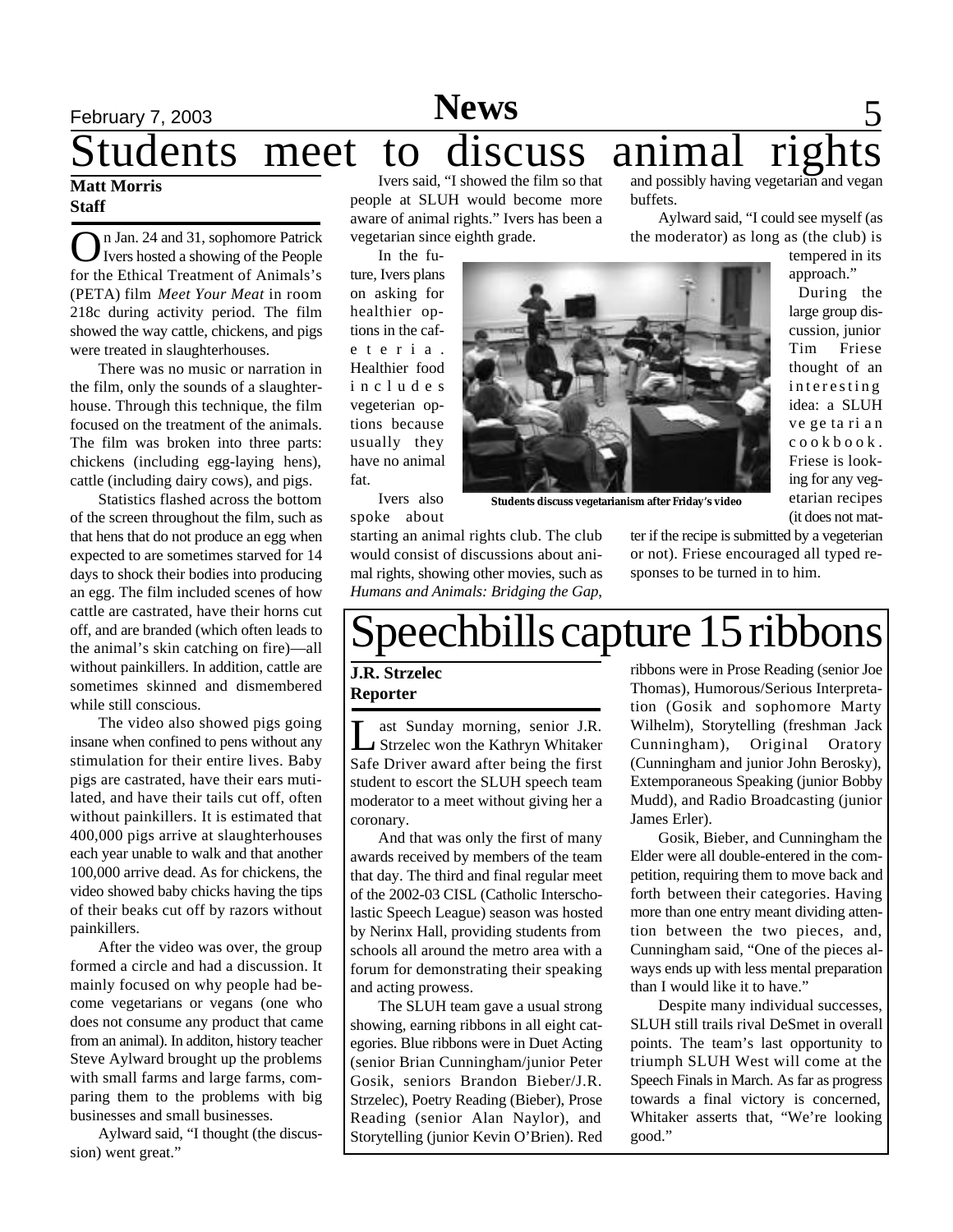# **6 Sports** February 7, 2003 **CHAMPS**

Sneed, definitely won the award for loudest fans on Saturday. During their conquest of first place over the doubles team of Vianney, a crowd of both friends and foes cheered them on.

In their first match, Mills and Sneed took on the doubles team of Parkway West. Starting slowly, they had a bit of trouble with their opponents, but the match was a good warmup for the remainder of the day; they won 15-5, 15-3.

The doubles team next took on Kirkwood. After a well-played first game, doubles lost the second game and appeared to have their win slipping away. However, after a few words of wisdom from coach Miller, Mills and Sneed entered the tie-breaker with stamina and came out strong.

Mills said of the Kirkwood match, "Coach Miller's pep talk really got me thinking. He told us how it was our senior year and that we had to end strong, win or lose."

Mills and Sneed took Miller's advice and pulled out an 11-4 win to enter the finals.

Sneed noted, "With it being senior year, I wasn't going to let anyone take (the win) away from me." So they entered the finals pumped, energized, and focused on the number-one-ranked Vianney team.

Mills said, "The finals match was awesome because we played better because we finally respected our opponents. Since we became good friends with (Fete and Grana), it was nice to just end our racquetball season having fun and entertaining our very loud friends."

The fans were quite impressed by the teams's performance. One such fan, Kevin Pape, enjoyed himself the most at State. Pape noted, "You had to fight really really hard to find a spot to see the match. It was just an awesome, fast-paced game that everyone should have come watch. Oh, and those seniors, Mills, Guilfoy, and Sneed, man do those boys know how to play intense. Their

(from 1) dives were amazing."

The fans enjoyed themselves; the doubles team enjoyed themselves; and the Jr. Bills brought home a victory.

The sixth seed, junior John Reagan, had a different type of state tournament this year. In his freshman and sophomore years, Reagan has taken home first place; however, that was because he played with his right hand. This past weekend, Reagan proved that athleticism is key to racquetball. After breaking his right thumb three weeks ago playing soccer, Reagan had to teach himself to play left-handed for State. Even though John took home third place this year, it is quite a feat for a righty to take third place playing left-handed. Reagan, with ambidexterity reminiscent of Inigo Montoya in *The Princess Bride*, won his first match against Chaminade, 11-9 in the tie-breaker.

Though the match was close after losing the first game, Reagan eventually won due to pure stamina. "I just wore the guy out, and then I won," Reagan said.

He then lost his second match to Nick Caruso of Desmet, 15-9, 15-12.

Reagan commented, "I just kept playing the same game, hitting even better shots, but I guess the fact that I am not Superman prevented me from winning." However, Reagan eventually won 15-0, 15-0 in the third place game, due to the forfeit of his CBC opponent. Apparently, his opponent did not know what time the match started.

Fifth-seeded junior Tom Carrow continued his strong season on Saturday. With a quick 15-0, 15-0 win over his non-existent opponent, Carrow made it into the semifinals without breaking a sweat. Playing a DeSmet opponent, he pulled out his usual game, starting strong with a 15-4 victory. After a shaky second game, he eventually won 15-14. With a win against DeSmet, Carrow was ready to avenge his previous loss to Vianney's Steve Willick in the finals.

Carrow began play quite well, jumping to a quick lead. However, his special

Wilson racquet broke in the first game against Willick, causing him to change his game. For the remainder of the final Carrow continued to fight, yet his opponent ended up to be too much for him, as he lost 15-14, 15-13 in a heart-breaker.

Carrow said of his finals, "Losing in the finals was tough, but, since our team won State, that definitely made up for it."

Senior year is definitely the best year for racquetball. Fourth seed Mike Brand enjoyed his entire season, especially his nearly perfect record, which was foiled by Vianney's Drew Finke. With his only loss of the season to Finke, Brand was ready for the state final Saturday. After a quick 15-0, 15-5 victory over his Parkway Central opponent, he was playing his game. His next competition was that of DeSmet's Repking, whom Brand took in two games, 15-7, 15-12. He was then ready for his long-awaited final against Finke.

By analyzing tape of a previous match with Finke, Brand was ready for his final high school State match. After losing the first game 13-15, Brand had to step his play up tremendously to fight off a loss. However, by smart shots and good passes, Brand defeated his opponent in the second game 15-10, thus winning his first game of the season against Finke and forcing a tie-breaker.

Fatigue wore into Brand's play in the tie-breaker, though he hit smart shots. Brand finally ended his season with a 6- 11 loss.

Brand spoke of his second-place finish, saying, "Though I lost, my preparation did pay off, in that I did win one game this season off of Finke." He then spoke of the team as a whole, noting that through the success of the team, "Over the past four years, there were ups and downs, however, more ups for us. The reason for that was because of our smart play and preparations for our matches."

Junior third seed Eric Weber enjoyed his performance on Saturday also. With two quick wins over his Marquette and Kirkwood opponents, Weber was into his **see REPEAT, 9**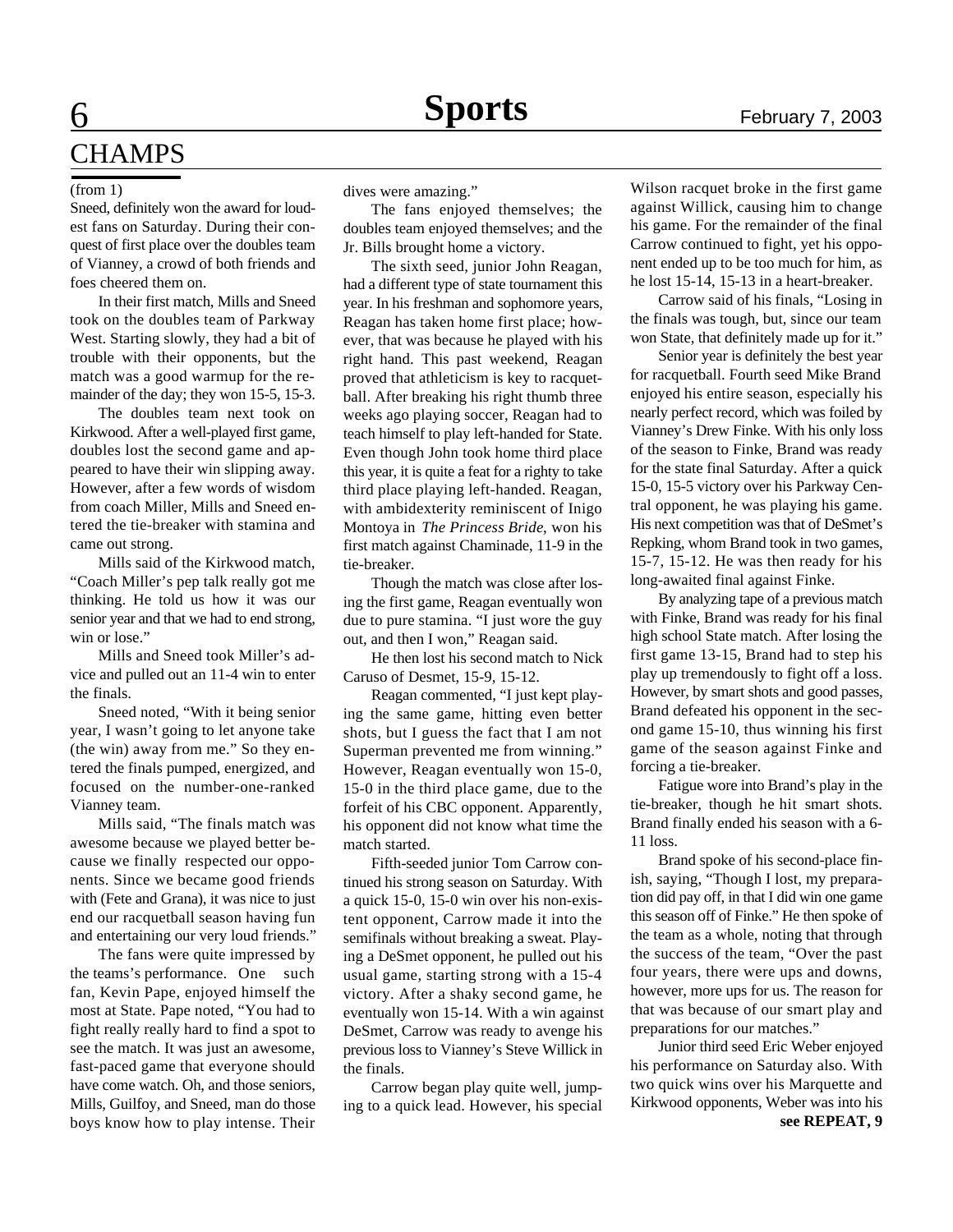# February 7, 2003 **News** 5ports 7 Basketbills lose to Jeff City, Gateway; fall to 7-15 **Sports**

### **Kyle Poelker Reporter**

The Jr. Bills hosted the visiting<br>Jefferson City Jays last Friday night, The Jr. Bills hosted the visiting and hoped to repeat the success that they had last year against Jeff City in the state's capitol. But the Jr. Bills' desire largely went unquenched last Friday, and they certainly didn't bring their best game to the table.

The day started off well enough, though, with the Jr. Bills B-Team leading off the game day with a quadruple overtime 52-49 win over the Jays. Unfortunately, the varsity failed to match the success of their sophomore counterparts.

Things started to get bad for the Jr. Bills with 27 seconds left in the first quarter, when captain Phinney Troy confronted the referee and earned himself a technical foul, which awarded the Jays not only 2 free throws, but also the ball. At quarter's end, the Jr. Bills were doubled

up, losing 16-8.

 Despite the poor first quarter, the Jr. Bills rebounded somewhat in the second, working their way back to a two-point

deficit after an Andy L o w e s d r i b b l e drive and score. But it was also at this score where the Jr. Bills again s u f f e r e d from misfortune. Junior J e f f Howenstein was hit up



**The Jr. Bills set up for tipoff against Jefferson City on Friday night.**

with anther technical foul for his derogatory commentary about the game's officiating, or lack thereof.

After the technical, things never went

right for the Jr. Bills, and they were drowned by their own wrongs for the rest of the game. Throughout the third and fourth quarters the Jr. Bills were never

> able to cut into the lead, and this grinding led to a 50-42 loss at the hands of the visiting capital city residents despite the balanced scoring attack of Troy, Pat Ostapowicz, and John Kaminski, who scored 10, 11, and 11 points respectively.

With an op-

**see TIPOFF, 9** portunity for the win, the team seemed to be dispirited by the loss. "We should have been able to do something to win it; we had the opportunity to win," said junior

# Riflebills go on road trip, win in KY,

## **Chris Seals Reporter**

Two weeks ago the Riflebills em-<br>barked on their most grueling weekwo weeks ago the Riflebills emend matches yet, traveling to Martin, Tenn., to shoot an air rifle match that stated at 10 p.m. and ended at 12:30 a.m. Despite the late evening, the Jr. Bills shot extremely well, and Scott Isaak, expert marksman and team captain, shot an unbelievable score of 389 out of 400.

This score put him in second place overall, breaking the previous Jr. Bills' record, also set by Isaak. The Jr. Bills' varsity finished first of all junior teams. The team traveled back to Murray, Ky., to grab what sleep they could before getting up at 6 a.m. to go to the Roger Withrow Invitational, a collegiate rifle tournament held at Murray State University.

The shooters were told that several relays were open throughout the day, allowing several shooters to return to the hotel for much needed sleep. Throughout the day, Jr. Bills shooters would shoot both a full course (120 shots) smallbore and an air rifle match identical to what the shooters shot the night before.

Scott Isaak shined once again, shooting an 1133 out of 1200 smallbore, breaking the record set by Adam Hilkenkamp a few weeks earlier.

The varsity team, made up of Isaak (1133), junior Chris Seals (1103), Hilkenkamp (1100), and gifted sophomore Kevin Witbrodt (1110), shot a score of 4446, coming in first among the high schools present in the match.

The JV team consisting of juniors Andrew Hrdlicka (1089), Kevin Gentsch (1090), Sophomore Brian Nienhaus (1036), and freshman Patrick Zelaya (1011) shot a 4226. Zelaya's 1011 breaks the freshmen record set by Witbrodt last year. In air rifle, varsity shot a score of 1496, while JV came up with a solid 1396.

This past weekend, the Riflebills went up against Missouri Military Academy, knowing a swift victory was at hand. The teams were not in the usual varsity/JV style, but instead split up to make the match more interesting and to allow for some competition between Jr. Bill shooters. Team A, made up of Isaak (563), Keith Reilly (518), Nienhaus (510), and Zelaya (501) shot a score of 2092, beating MMA's varsity score of 2063. Isaak's 563 set yet another record, beating the previous record of 561.

However, Isaak's record was broken in roughly two hours, after sophomore Kevin Witbrodt shot a 564. Team B, made up of Witbrodt (563), Seals (560), Hilkenkamp (560), and Hrdlicka (544) shot a new school record of 2228, dominating Missouri Military's Varsity team.

 The RifleBills will travel to Highland, Ill., to take place in the NRA Junior Sectionals this Saturday.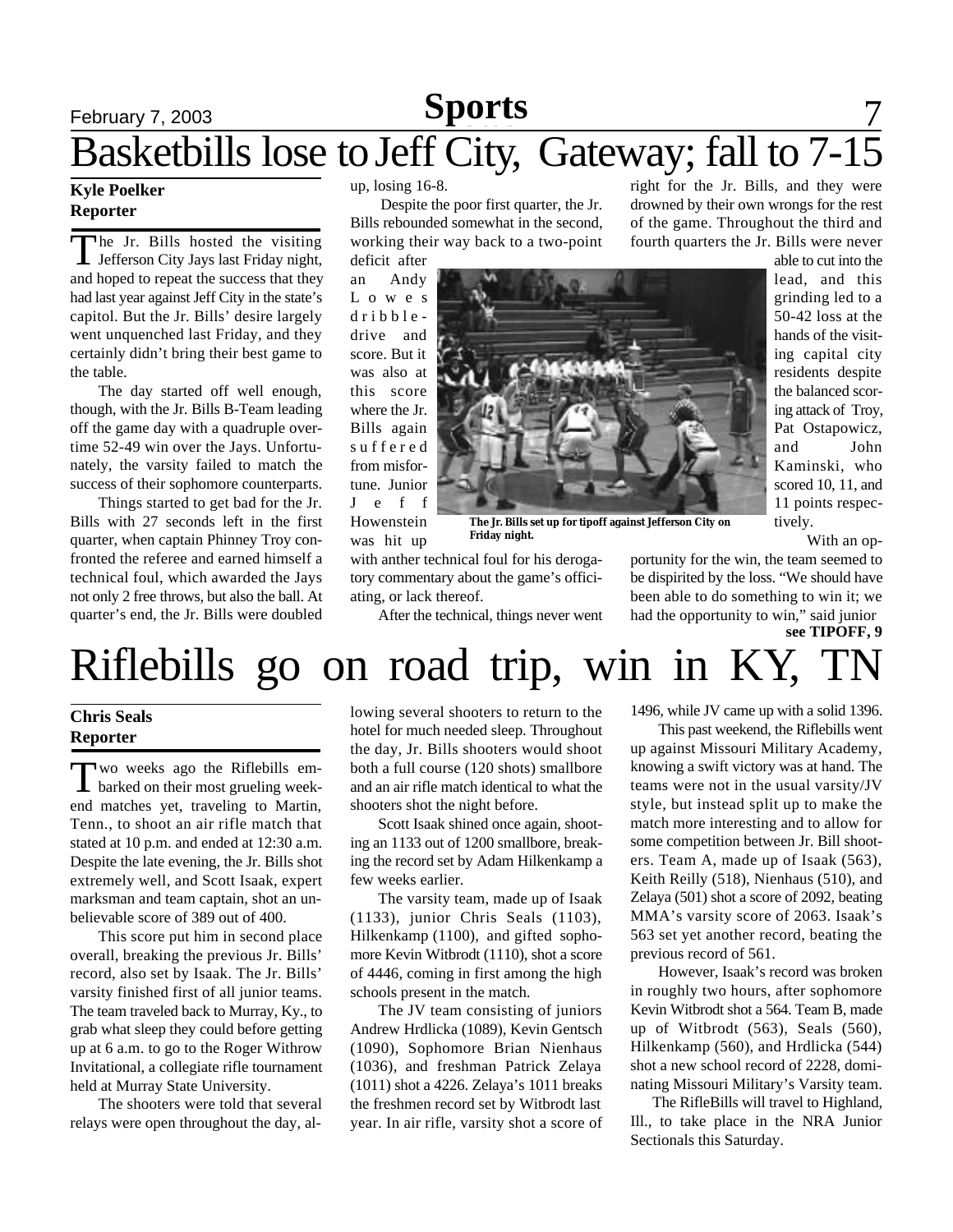# **8 News Sports** February 7, 2003 wimming wins MCC Preliminaries **Sports**

## **Michael Leuchtmann Reporter**

If you could have three wishes granted<br>for you, what would you choose? Would f you could have three wishes granted your wishes be for a gazillion dollars, or for more wishes? Would you wish to be supreme ultimate controller of the universe or to meet Britney Spears?

Surely, on the top of everyone's list would have to be a 2003 Missouri State boys high school swimming title. It is definitely on the top of the Speedobills' list.

This past Saturday, Feb. 1, the Jr. Bills JV squad placed second to Chaminade in the MCC Championship, while that evening the varsity team beat out MICDS and Hickman in a quad-meet at St. Peters Rec-Plex. Wednesday, the Jr. Bills varsity had their own MCC Preliminary to determine the ranking for the Championships to be held tonight.

The JV team's final meet proved to be one of its best. The swimmers posted best times across the board, but their efforts were thwarted by Chaminade. The Red Devils gained the JV MCC Championship, followed by the Jr. Bills, the Vianney Griffins, the DeSmet Spartans, and the CBC Cadets.

## **Chris Wojcicki Reporter**

The Jr. Bills closed their regular sea-<br>son schedule Saturday with Senior he Jr. Bills closed their regular sea-Night against Vianney. Still closing in on a playoff berth, the game was key. A win could boost the team up to third place in the rankings; a loss, as far down as sixth.

 The team came out with jump, converting an early power play on Tim Mudd's one-timer of freshman Eddie Effinger's pass into the back of the net. Just two minutes later, Mudd created another goal. Later, after being taken down in the offensive zone, junior Brad Naert slipped a shot by the Griffin goaltender.

 The second period opened with the Puckbills extending their 3-0 lead by con-

"It's not whether you win or lose the meet; it's all how you swim in it...and the questionable methods the other team used to win," said captain Nic Rottler, referring to the "varsity-level" times posted by Chaminade's swimmers.

"Their guys were fast," said Ryan Kane, "but our team did very well considering the circumstances. We should be proud."

Not all Jr. Bills swimming action concluded with the last race of the JV MCC Championships Saturday. There was still plenty of wave-making fun to be had by all at the Rec-Plex at 7:00 p.m. The Wakebills got a taste of that glorious St. Charles pool water as they bombed MICDS and Hickman out of the water. The Jr. Bills took first in the quad-meet with 155 points, Hickman came in second with their own 94, Rockbridge earned 54 points coming in third, and MICDS trailed all with 35.

The meet went very well for the Turbobills as they swam in their last regular meet before State. The team was especially proud of two races in which the Jr. Bills went 1-2-3 and the relays went 1-2. Also, they were glad and relieved to see freshman Matt Ampleman become the newest State qualifier because of his performance in the 100 Individual Medley. With all other meets out of the way, the Freestylebills looked ahead to the MCC Championship and State meets.

 Wednesday, the Jr. Bills prepared to prove to everyone in their conference that they were for real. All the teams were plagued by false starts in the beginning of the meet, but the Fishbills recovered quickly. Junior Kurt Doll even set the 100 Freestyle record for the MCC Championship meet with a time of 49.32 seconds, .03 faster than the previous record.

Any swimming coach will tell you that MCC Preliminaries will say a lot about the following championship meet. This fact bids well for the Bubblebills, seeing as they finished first in every event except the 100 Butterfly for the relays, which are only swum in the final. The relays will swim tonight and, according to coach Jim Knapp, S.J., "They are strong." This puts the Jr. Bills in very good position for the MCC Championship title.

After giving up many hours of hard work and their own body hair, the team is hoping to bring home a MCC Championship win tonight and a big State title win. Captain Winslow Tandler had only one thing to say: "Bring it on. We're ready."

# Icebills finish 14-4-2, ranked fourth for State

verting another power play. This time, following an offensive face-off, Mike Hutchison ripped a slapshot from the blueline through a screen and into the goal. Coming right back down the ice, Hutchison blasted another slapshot, but this one was deflected by Phil Abram before reaching the net, again beating the goaltender. Within another few minutes, Tim Mudd struck again, converting a twoon-zero with Eddie Effinger.

 Before the end of the period, the Jr. Bills allowed two goals to the Griffins, to bring the game to 6-2. However, the comeback was too little too late, with the Jr. Bills' stifling defense shutting down the Vianney attack in the third period.

 After the conclusion of their regular season, the Jr. Bills finished with the fourth seed in the Challenge Cup for State. Receiving a first-round bye, the Jr. Bills scheduled a practice game against the Affton Americans, a Central States league club team. After falling behind 3-0, the Jr. Bills mounted a third period comeback.

 Naert started with a deflection goal in front of the net. Following Naert's goal, sophomore Mike Tangaro and junior Matt Pijut tied the game against their own club team. Tangaro slammed home a loose puck in front of the Affton net, and Pijut put on a show, schooling the defenseman and beating the goalie on a one-on-one opportunity. However, it was not enough, as the Americans scored the winner with 11 seconds left.

 The Jr. Bills will next face the winner of the game between #13 Fort Zumwalt South and #20 Lindbergh.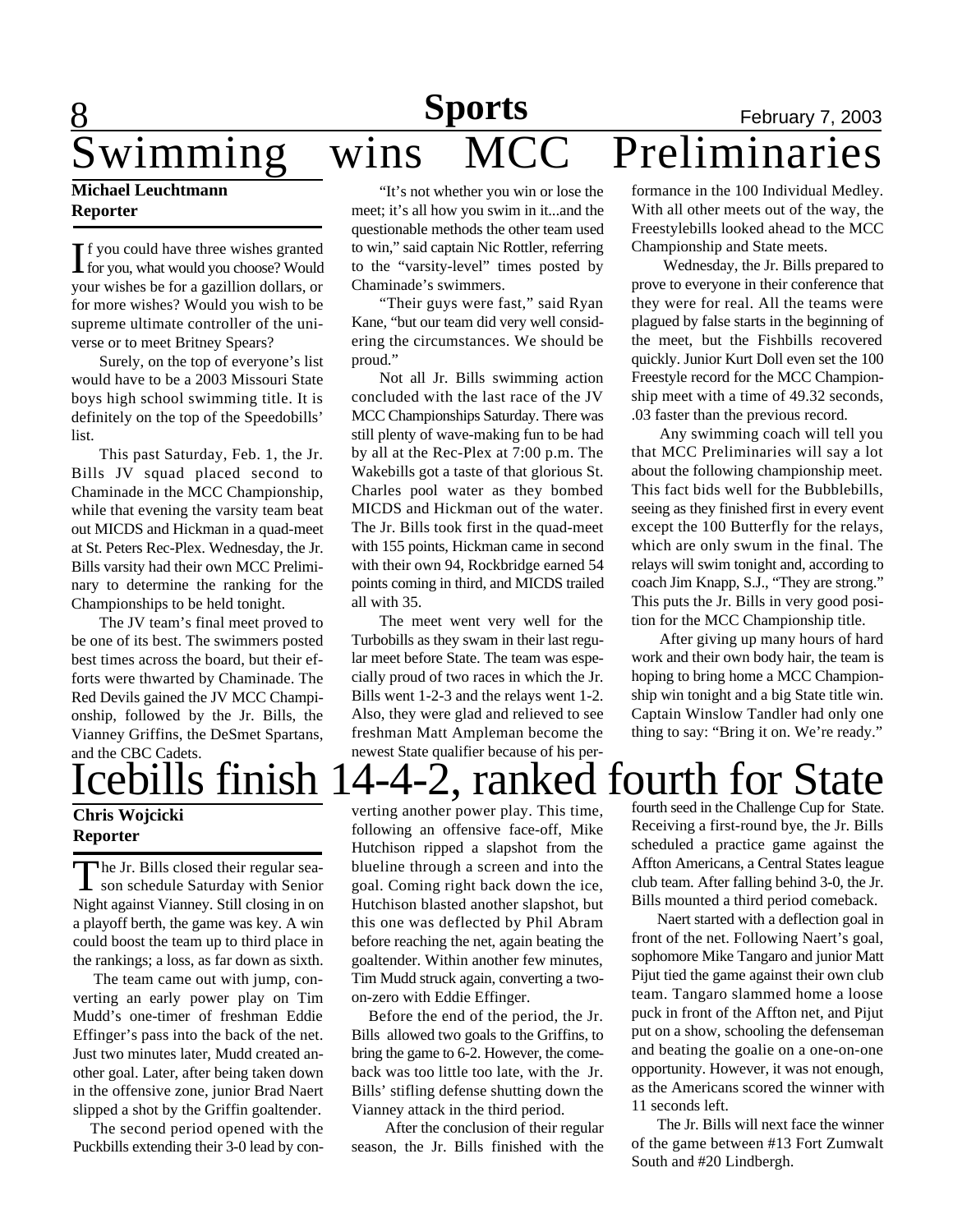# February 7, 2003 **Sports** 9 Druids open season 2-0  $\frac{\text{TIPOFF}}{\frac{\text{(from 7)}}{\text{(from 7)}}}$ **Sports**

The Druids rugby club opened its season this past week with a 30-0 victory over St. Charles. On Tuesday, they defeated Priory 10-7. The Druids team is made up of SLUH, CBC, and Edwardsville students. The team encourages students to come cheer on the Druids tomorrow at 1:00 p.m. against DeSmet at the Jewel Box in Forest Park.

**Druid Clark Taylor tackles a St. Charles player on Saturday as Nick Albrecht runs to the ball.**

REPEAT

final against Charlie Hostman of DeSmet. Hostman and Weber have played close matches all year that have been very entertaining to watch. The match on Saturday was no different. Weber lost the first game, 8-15, yet he pulled his game together and won the second game, 15-9.

Going into the tie-breaker, Weber gave it his all. After a quick 8-2 lead, it looked as if he had the win. However, after his opponent called a smart timeout, the lead slipped out of Weber's hands. Hostman rolled out many shots, and eventually won 11-9.

Even though Weber lost, his placing second was still good points for the team. Said Weber, "I was disappointed, but I did help the team."

Playing in his third year on varsity, Chris Guilfoy finally figured out how to win State. After an undefeated season in league and a first place in Top Seed, Guilfoy grabbed the first seed in his bracket.

After a quick 15-2, 15-3 win over his Parkway Central opponent, Guilfoy faced Evan Oxenhandler of MICDS in the semifinal. By playing his best game since nationals last year, Guilfoy's dives and touch shots definitely confused his opponent, earning him the 15-12, 15-4 win.

Guilfoy's final was a match to see.

(from 6) His opponent, Eric Becker of DeSmet, was definitely one of the more aggressive players in the league. However, due to chronic ankle problems, Becker's speed was lacking in the finals. Guilfoy took advantage and made his opponent run. With many talented dives, Guilfoy conquered his opponent and won State.

After watching Guilfoy's performance and hearing that it was his turn to play in his final, top seed Phil Mathews followed in the senior's footsteps.

With two easy victories against Voss of Ladue and Jeremy Gogel of MICDS, Mathews took the court to avenge his loss in the finals of Top Seed last weekend to Joe Hostman of DeSmet. Mathews' game plan was quite simple: Win.

"After losing to (Hostman) last week, I knew that winning would not be easy. So I played aggressively and came out on top," he said.

Mathews did come out on top after a strong performance, winning 15-7, 15-9. He passed his opponent and played his hard ball game. By ending the match with a beautiful rollout pinch, Mathews leapt for joy as he won his first top-seed State title.

With all the hard work, dedication, and support of the team, the Jr. Bills won yet another state championship.

Said Sneed, "What it comes down to

center Chris Luth. And with metro-area top five Gateway next on the slate, things weren't getting any easier.

 But things started off better than expected for the Jr. Bills last Tuesday, as they traded baskets with the Jaguars for much of the first quarter. The Jr. Bills even recorded five steals in the game's first three minutes, allowing them to stay in the game. But this early success was not to be had for the rest of the game, and a 13 point run in the second quarter put the Jaguars up for good. The remainder of the game was played without vigor, spirit, or enthusiasm, and the score reflected as much, with the game ending in a 71-41 defeat.

 Though Gateway held a commanding lead for much of the game, many of the Jr. Bills players felt that Gateway had no respect for them, talking to their friends in the stands during the game. Of course, the Jr. Bills had no such opportunity to do so, considering that the number of nonparent fans at the game could be counted on a single finger. Regardless of this lack of fan support, or passionate play for that matter, the Jr. Bills still need to come together as a team if there is any hope for them to win any of their remaining three MCC games. Hopefully, the team will be able to regroup after these two tough losses and, with a week off, come out with a strong game at Mehlville on Tuesday.

is who wanted to win more and how hard you would run head-first into the wall for it."

Coach Joe Koestner noted, "We came out on top over stiff challenges, and our ability to keep cool under pressure brought us another state championship."

Another important championship was the State win for the junior varsity and the JV III teams, a great sign for next year's season because many younger players will need to step up and fill the open varsity positions.

Said JV-17 star Mike Grosch, "Even though we'll have some amazing seniors gone next season, I know that the strength of the JV teams will take it all the way to state next year."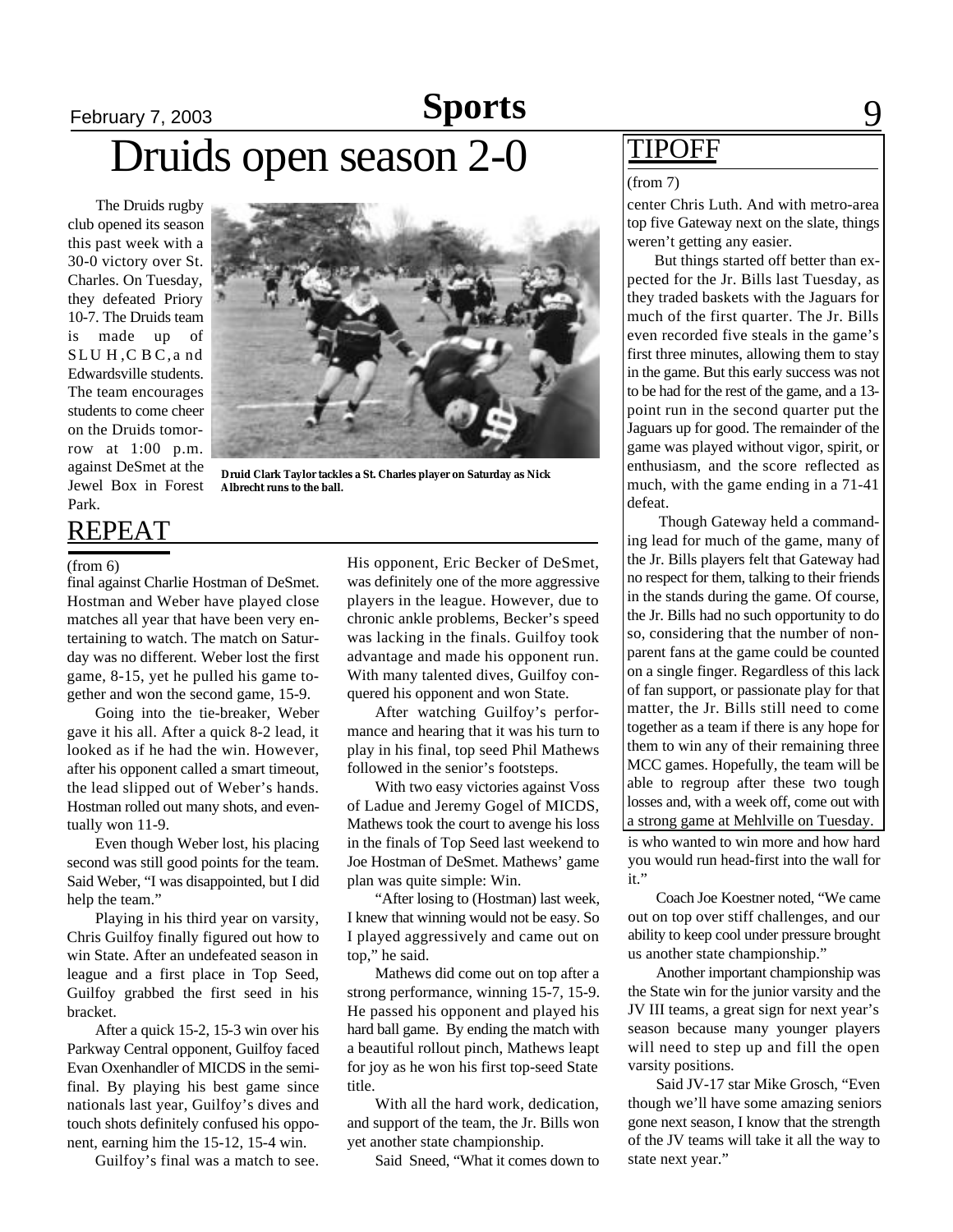# 10 **News** February 7, 2003 **CARNEY**

also realized that if God existed, God was more important than anything on the Earth, including himself.

So Carney decided that he would dedicate his life to God as a priest if he could conclude that God existed. Carney decided that despite the fact that he was not positive about God's existence, he would enter the Jesuits to look for God. If he realized that God existed, he would remain in the Jesuits. If not, he would leave immediately. He began reading Catholic magazines and was inspired by the articles on Jesuit missions in China. To his dismay, the Jesuits were expelled or imprisoned in China due to Communist rule. He wanted to minister in Honduras, so, in August 1948, Carney entered the St. Stanislaus Jesuit Seminary in Florissant.

Carney was ordained in 1961, and assigned to work at the Progreso mission in Honduras in 1964. This mission is located in a fertile region of Honduras where the United Fruit Company and powerful cattlemen control the land.

Therefore, the thousands of campesinos, or poor farmers, had no land to farm: 90 percent of these farmers owned no land, and the 10 percent who did owned only a couple of acres. These campesinos lived in shacks constructed of palm leaves, vines, and mud plastered to the walls. Their diet consisted of rice, beans, tortillas, and coffee. Tuberculosis, contaminated water, lack of hygiene, malnutrition, and anemia all contributed to their poor health.

In 1980, the average annual income of a campesino was \$90. Carney concluded that the American economy was to blame for this poverty. Honduras, a country blessed with resources, has amazing poverty. For example, bananas are a chief export of Honduras. For every dollar of income from American consumers, only 17 cents end up back in Honduras, including taxes. The other 83 cents are used to transport the goods, advertise, and increase shareholders' profits. To remedy this situation, Carney decided to go to Panama to learn how the Gospel was

(from 1) spread there. The Jesuits in Panama would and he is still searching for the truth, and have parishes read Bible passages that described humanity as a united brotherhood, also stating that injustice and selfishness were not part of God's plan for humanity.

> After noting the success in Panama, Carney brought this method of spreading the Gospel to Honduras. Eventually, the Jesuits began promoting a more concrete method of solving economic problems in Central America a new system known as "Christian Socialism." Under this system, land and resources would be more equally distributed to the citizens of Honduras, instead of being owned by corporate executives. The poor would also have access to a good education and better healthcare. This plan would call for organization of the campesinos and community development, but not violence. Carney taught it for almost a decade.

> At the beginning of his autobiography, Carney notes, "I love the poor of Honduras, especially the campesino. I want to live their life as fully as possible."

> Carney was eventually exiled from Honduras for his teachings against the exploitation of the Hondurans. In a letter to the Hondurans, Carney asserted that the leaders of Honduras were selling out their country for their own benefit. He also stated that he desired peace in Honduras.

> Despite his exile, Carney illegally returned to Honduras. On August 5, 1983, American forces parachuted into the jungles where Carney and his followers were located. A month later, the troops encountered Carney and his band of peasants. Everyone was arrested, and the peasants were sent to prison camps run by the CIA. According to the *Post-Dispatch*, a Honduran sergeant said that Carney was "tossed out of a helicopter in the jungle." What are thought to be his remains have finally been found 19 years later.

> Since his disappearance, Carney's brother-in-law and sister, Joseph and Eileen Connolly, have searched for the answers to what happened to Carney. Joseph Connolly currently lives in Clayton,

working to create awareness of what happened.

He described Carney as "absolutely dedicated to building God's kingdom here on Earth." Connolly also said that Carney "looked at the world (from) the perspective of the poor." Connolly considered it an "honor" and "privilege" to investigate what has happened. Connolly has interviewed Honduran Military Officials, as well as ex-CIA operatives. He said, "Graduates of (The School of Americas) had involvement."

# ANNOUNCEMENTS

The Cashbah Travel Raffle has begun. Students will be sent home with one book of tickets today. Tickets sell for \$500 a ticket, or \$25 for six chances to win \$3000 of travel money. Students are encouraged to sell six tickets, but four tickets will allow a student's name to be entered into a Friday raffle to win a cash award. If a student sells six, his name is entered twice. The more tickets you sell, the more chances you have to win. On Feb. 28, the student from each class that sells the most tickets will win a free pass to their class dance. In addition, seniors will be awarded free tuxedo rental for prom, prom tickets, and tickets to Senior Follies. The Cashbah committee reminds students that this is the only time they are asked to sell anything, and Cashbah contributes so much to the financial needs of the school.

Juniors: You are invited to participate in Economics for Leaders camp, a weeklong residential program that provides students who have just completed their junior year in high school with an exceptional opportunity to develop important leadership skills. You will learn both economics and leadership while engaging in games and simulations. You arrange your own transportation to various college sites, and then your room and board is free for a week. Interested juniors can talk with Mrs. Pride in the Social Studies office. Deadline is March 14, 2003.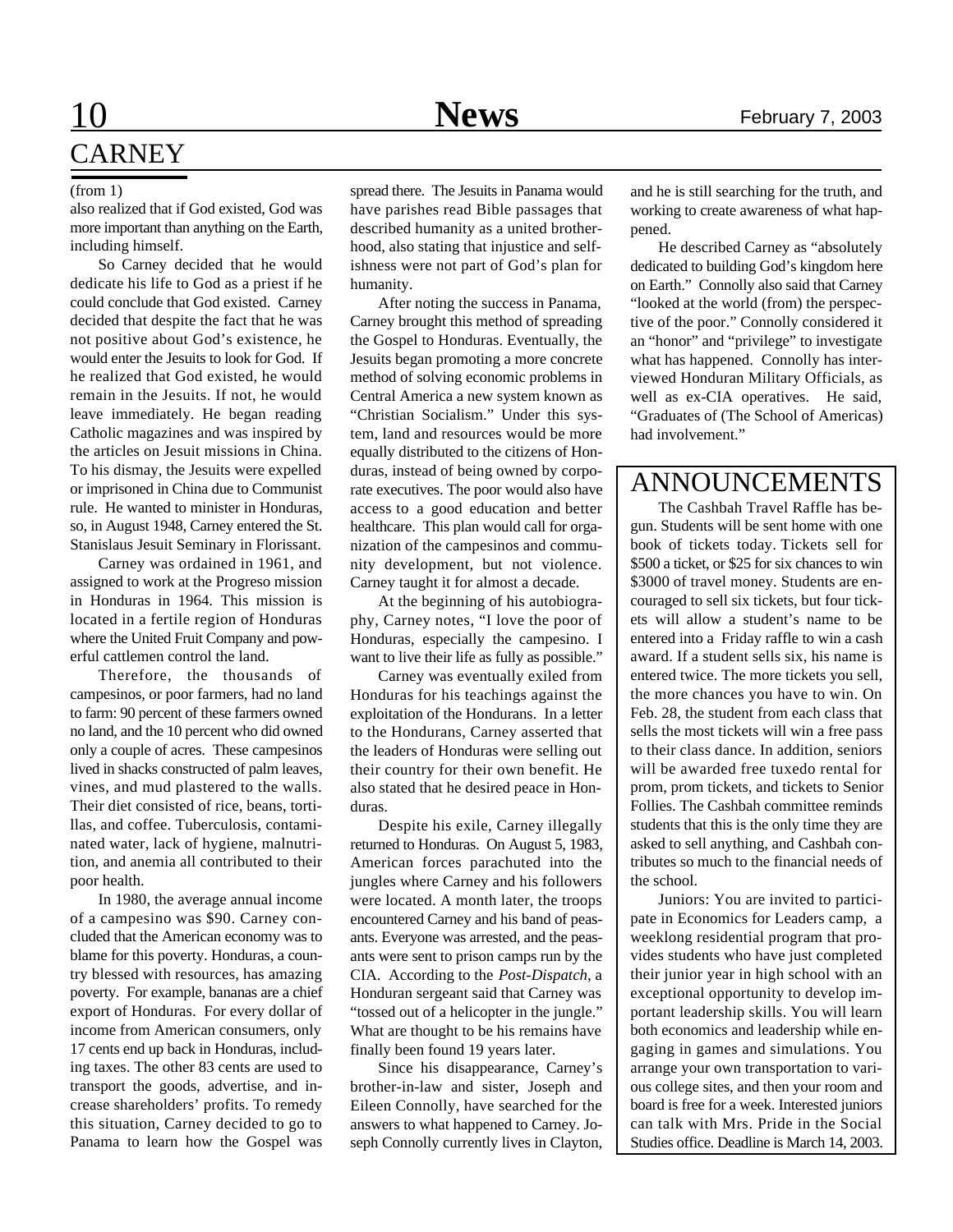# **February 7, 2003 Senior Project** 11 Working with the elderly: Brooking

### **Dan Sinnett Staff**

*Editor's note: This feature is the second in a series of Senior Project reflections. The names have been changed, but the story has not.*

My time at Brooking Park Retirement Center and Nursing Home was shaped by a question Matt Hoffman, another senior on project, asked me on the first week of our work: "Do you want to end up like this? I don't." By "like this," I assumed Matt meant old and helpless. The question seemed almost as if it were not worth answering. If I had the choice to live a long life, would I take it?

If I were to name one lesson that I learned while at Brooking Park, it would be this: every person is worth something and capable of something great up until their final days. It is this fact, this truth, that I discovered that led me to believe that I would choose a long life.

Sam Kowert, a local celebrity, was a resident in the Skilled Nursing section of Brooking Park. He had suffered a stroke and required help to perform very basic human functions. On Friday,

Jan. 17, I was helping Jennifer, the musical therapist, run a session. The musical therapy sessions consisted of Jennifer and her guitar. She would sing songs from the 1940s, when the residents were about my age. During this particular session, Mr. Kowert attended, and I led a song. When I began singing "I Want to be Happy," Mr. Kowert woke up and began sing-

ing with me. He had a strong singing voice and sang the whole song with me, and by the end of it, he had a big smile on his face. He laughed and told the group that he remembered that song from when he was a young kid.

Later that day, Mr. Kowert was sitting at the piano, his fingers gliding effortlessly to a ragtime tune as they had for years while he was leading a band. Working on the piano was helping Mr. Kowert regain the use of his left arm. When Mr. Kowert was in his room, he was helpless and didn't look capable of much. Playing the baby grand in Brooking Park's lobby, however, he was skilled, knowledgable, and capable. Three days later, Mr. Kowert died. I never knew Mr. Kowert personally. We never talked. What I knew about Mr. Kowert is that, after a stroke and many years of retirement, he could still play the piano as he did fifty years ago.

Every resident at Brooking Park had an ability or skill that they held onto until it was all that they had. They also had a disability that hindered things we take for granted. Mr. Herndon couldn't walk. From the waist down, his body didn't have the muscles necessary to support him. Once I got to know Mr. Herndon, I learned that he was an entertaining storyteller who has had an amazing life.

When Mr. Herndon would talk about life at Brooking Park,

he was much like other residents. He didn't like the food; the nurses weren't always nice; or he was sick. But if he started talking about his past, like when he helped raise a boy who had polio because his parents didn't want to, when he adopted a Cuban boy because he was looking for refuge in America, or when he traveled to Vietnam as a civilian to teach English to the Vietnamese, he was humorous, entertaining, and happy. Mr. Herndon's skill, his "comfort zone," was telling stories. Matt and I spent hours talking to Mr. Herndon about a time when his life was great.

Mr. Bradley talked to practically no one before Matt and I began playing checkers with him. Jennifer always tried to get him to listen to her play her guitar, but he would never do it. He would wheel himself away and sit alone in his room, or just stare outside the activity room in the hallway. Mr. Bradley and I never shared long conversations like Mr. Herndon and I did. We just played checkers.

Mr. Bradley and I played checkers ten or twelve times throughout the month. I only beat him once. One game, Mr. Bradley beat me without even getting "jumped." I will never claim to be the best checkers player in the world, but I know that

*They needed a void of loneliness filled. That is something I could help with. I could talk to them. I could sing with them. I could play checkers.*

Mr. Bradley could play. He would take about ten minutes sometimes to make his move, and I would think that he was an old, forgetful man. But it took so long for him to move because he was planning the whole game; he had foresight. I learned not to take Mr. Bradley for granted. He was a smart guy. Checkers gave me a way into Mr. Bradley's life. While he

was acting crotchety to the nurses and other employees, when he saw Matt or me, he smiled and waved like we were long time buddies.

My favorite aspect about working with the elderly was the universality of their need. It costs a resident of Brooking Park about \$200 a day to live there. I was surrounded by former doctors, chemistry professors, federal judges, and business owners, but they still needed me. They needed someone to talk to, to play checkers with, someone to appreciate them for their goodness. The residents had been financially privileged for their whole lives. They didn't need me to help their financial status, and I couldn't if they did. What the Brooking Park residents needed was my time. They needed a void of loneliness filled. That is something I could help with. I could talk to them. I could sing with them. I could play checkers.

I used to think that the greatest gift I could give to people was money. Money was always asked of me by different charities. It was always all I gave. Senior Project was different because it asked that I give myself completely to Brooking Park. The onus was on me to help the elderly. Through the experience, I found that they wanted nothing but my time. They needed to know that someone cared.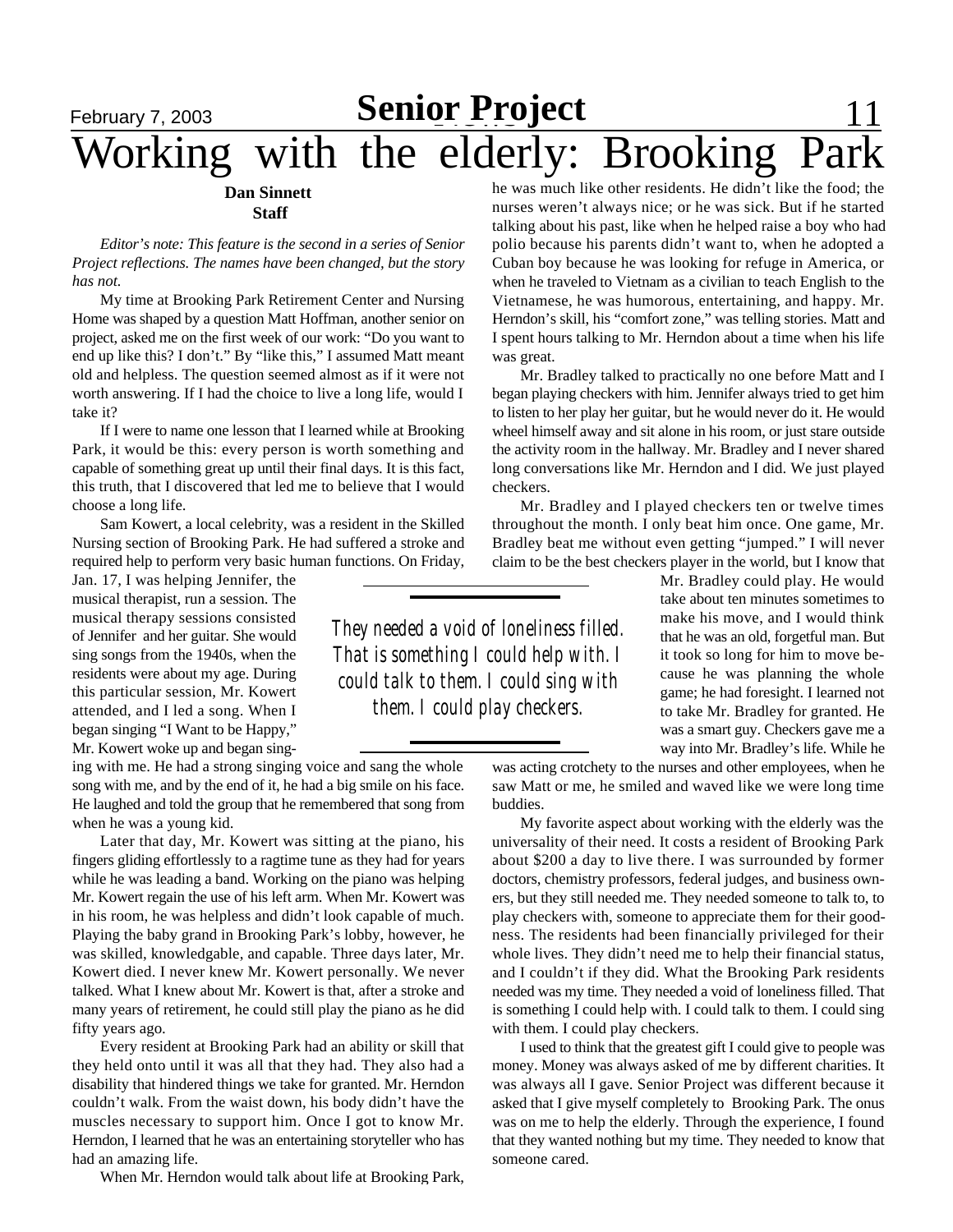## 12 **Feature** February 7, 2003 **Charlie Hall Reporter** Overkamp studies Chinese, earns high marks **Feature**

For the past two and a half years, a middle-aged man with a grandfatherly beard has occupied the far right-hand corner desk in Chinese classroom M221, asking questions, handing in homework on time, and taking each test and exam. This man does not get a grade or receive academic credit, nor does he complain about the difficulty of a test or copy a classmate's homework. Bob Overkamp chooses to learn for the sake of learning itself.

Overkamp taught a variety of mathematics classes at SLUH before he became computer manager and an assistant wrestling coach. He has studied many languages, including Russian, Latin, and Swahili, and recently decided to learn Mandarin Chinese.

Chinese," she said.

Overkamp is now in his third year of Chinese. Although he admits to sometimes having trouble keeping up with the workload, he feels comfortable enough with the language to make the trip to China this summer. And, according to Tai, "He does his homework." She added, "He even does extra until there's no room left on the page."

Compared to his teenaged classmates, Overkamp feels disadvantaged in the memorization aspect of learning Chinese, but he does feel that attending class voluntarily gives him advantages that students coerced into studying a language do not have. "There's never a feeling of being captured," Overkamp said. Age

> and experience, he believes, also provide advantages:"The more things you have accomplished in your life, the more strategies you have for accomplishing new

> Overkamp distinguishes learning in a high school from actually being a high school student, and feels that his questions often sound very different from his classmates': "I'm certainly not trying to be a kid; I'm not trying to fit in that way, although I

things."

In 2001, after a seventh period was added to the class day, former principal Robert Bannister advised teachers to do something that was different from their day-to-day work during their newly-opened free period.

"I knew just what to put in that spot," Overkamp says.

Overkamp cites several reasons for deciding to study Chinese at SLUH. One reason is his admiration of Chinese teacher Ching-Ling Tai. One of the first things he noticed about Tai was her handwriting, "which I think is stunning," Overkamp said. "Here is a person who understands what's happening between that writing instrument and that paper," Overkamp said



**Bob Overkamp, Chinese student and computer technician.**

of Tai. "It's always been a thrill to watch that."

Positive feedback from Tai's former Chinese students also factored into Overkamp's decision. "The students were saying things that I find are said of good teachers," he said. After expressing an interest in Chinese, Tai asked Overkamp if he would like to travel to China with the class. Overkamp replied that he would love to go to China, "if only I could read the signs."

In 2001, Overkamp felt he had "all the ingredients needed to study Chinese," but because Tai went on sabbatical during that year's first semester, he decided to wait until she would be present to teach the class. "It wasn't so much that I wanted to study Chinese," Overkamp recalled. "I wanted to study Chinese with Dr. Tai."

Tai felt that Overkamp's knowledge of mathematics would help him grasp the complexities of the Chinese language. "Language and mathematics are both abstract studies, and to some extent, math concepts are relevant and can be helpful in learning am trying to be a student."

Tai enjoys having Overkamp in her class. "He is more selfmotivated and generally asks more prudent questions than the average student," she said.

His classmates also have positive feelings toward Overkamp's presence in the classroom. "He's really dedicated to learning, and he's helpful to the other students," said junior Ed Bulliner. Overkamp reflected Bulliner's sentiments, saying of his classmates, "I like (these) guys."

Overkamp has no regrets about taking Chinese; he only wishes he had started taking the class sooner. "Although," he insists, "I might not have had the time to spend with my classmates if I already passed (through Chinese), and that may be enough compensation."

Junior Sam Weller feels that, at times, Overkamp's "knowledge and patience can be a little intimidating...but that's what you'd expect from the Renaissance man."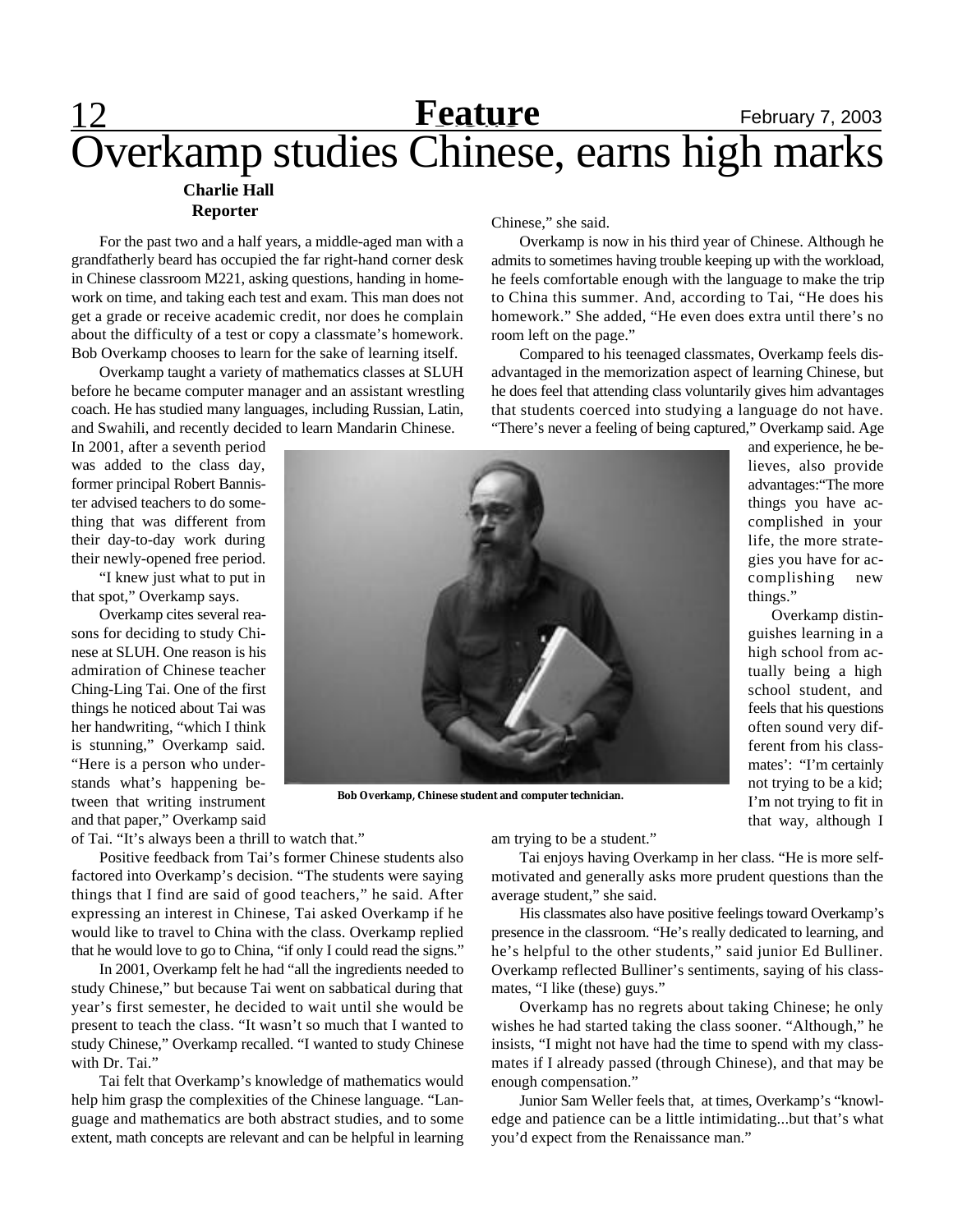# February 7, 2003 **News** 13 M-ACSA-MUM FORCE

tains discussion on dress code every year at the ACSA meetings. Before the discussion, Clark reminded the committee, "We are going to have standards."

Linda Howenstein broke Tom Queathem's streak of starting off discussions. "I'm a little concerned that we're losing those formal dress days," she said, referring to students' being allowed to wear sweaters on formal attire days. Howenstein also cited open-heeled sandals as a concern: "I have a problem with that"

Clark pointed out that while openheeled sandals are allowed, many students don't wear the heel strap on sandals that have them. According to Clark, sandals without heel straps are not allowed because of safety concerns. "We had a young man who fell down the stairs and he had sandals (without heel straps)." After the accident, the student's parents threatened to sue. "We were at fault because all stairs didn't have that tread," said Clark. After the incident, Clark outlawed sandals without backstraps. However, Clark allowed sandals with backstraps because "some sandals do look nice." Since all stairs now have the tread, Clark reinstated open-backed sandals.

After Howenstein's comment, the discussion turned to the tennis shoe policy. "If you say that some sandals look nice, some could say that some tennis shoes look nice," said senior Matt Hoffman.

Clark countered, "The more you wear (tennis shoes), the more worn they get."

Senior Sean McKittrick delivered a prepared argument supporting tennis shoes in the dress code. He felt that dress shoes may prepare students for jobs and make students look professional. However, he said, "We will be going to college, which won't have a dress code." Preempting the argument that a dress code is part of the Jesuit tradition, McKittrick said, "We would all be wearing suits and ties (if the tradition were upheld)." McKittrick added that dress shoes are not comfortable, and some students have to walk a lot during and after the school day, saying, "These shoes aren't made for walking." He plans to start a petition which will be taken to

(from 1) the administration to change what he cites as "the least noticeable part of the dress code."

> Theology teacher Paul Spitzmueller offered his unique view of dress codes, having attended a school with a more lenient dress code. "I found (my other school) to be no more chaotic than SLUH," he said. "Tennis shoes would give students a greater sense of freedom, comfort."

> Junior Chris Seals pointed out that limitations on tennis shoes could be implemented. "It wouldn't be such a problem," he said.

> "I don't want to see tennis shoes," argued Jon Mills. "Dress shoes set us apart." Mills did not see any good arguments to wear tennis shoes, commenting, "Eventually we will be wearing bath slippers."

> Senior Dan Riley agreed with Mills: "The current dress code is great. We put an image that is positive. Tennis shoes look messier." He added, "My dress shoes are dress shoes, and they're comfortable."

> Senior Casey Barrale commented that the dress code now creates a good learning enviroment. However, he said, "If it's all about comfort, tennis shoes are the way to go." Barrale cited times he almost slipped because of bad tread on dress shoes.

> Clark ended the discussion after about forty-five minutes. "Dress code will always be a topic. I still am a firm believer behavior is contigent on the way one dresses."

> Following the discussion on dress code, Clark tossed up the off-campus policy. He noted that Nerinx and Rosati Kain both have an open campus policy, which means that while students are not in class, they do not have to be at school. "That's something we can think about. We would have to survey the parents," he said. He added, "One concern that some administrators and some parents have is the safety of the young men when they're off campus."

> "If you're letting (seniors) leave for lunch, why not let them leave for anything?" asked senior J.C. Pleban.

Riley thought it might be a good idea,

but he said, "It should be a privilege." Riley suggested requiring students to have a certain GPA and conduct background to be allowed to go off-campus. He also sees some benfits to staying on campus during free time. "It gives you a chance to make new friends and strengthen the friendships you have," he added.

Most attendees agreed that off-campus privileges should be extended only to seniors who meet academic and conduct requirements, although junior Pat Felling thought juniors should receive them as well.

Sarah Pleban said the decision should be parental, adding, "(Off-campus privilege) has the potential of getting 18 yearolds ready for college. That's giving (them) a taste of what college would be like."

However, politics teacher Steve Casey said, "I don't think a 45-minute free period would have helped me or anyone I know make a smooth transition into college."

Some members brought up safety concerns. "There are some brutally scary things that go on a mile around us," said James Junker.

Many students thought that letting seniors with seventh period free would give them more time to do homework, sleep, or help with younger sibling's carpools. "I find it hard to do work at school," said Barrale. "When I'm at home and it's just me, I can."

Some teachers don't trust all students to behave while off-campus. "(Some) guys would come back stoned," said Brock Kesterson.

"From an administrator's point of view, this is a trust thing," said Paul Baudendistel. According to Baudendistel, the administration shouldn't necesarily trust students.

Clark ended the discussion at 8:30, saying, "(Off-campus policy) does have pros, and it does have cons. I have no doubt that, when students go off campus, they are drinking...There are bad apples that spoil it for everyone else. Administratively, it's a nightmare. I worry when you guys go off campus. I consider you guys my responsibility."